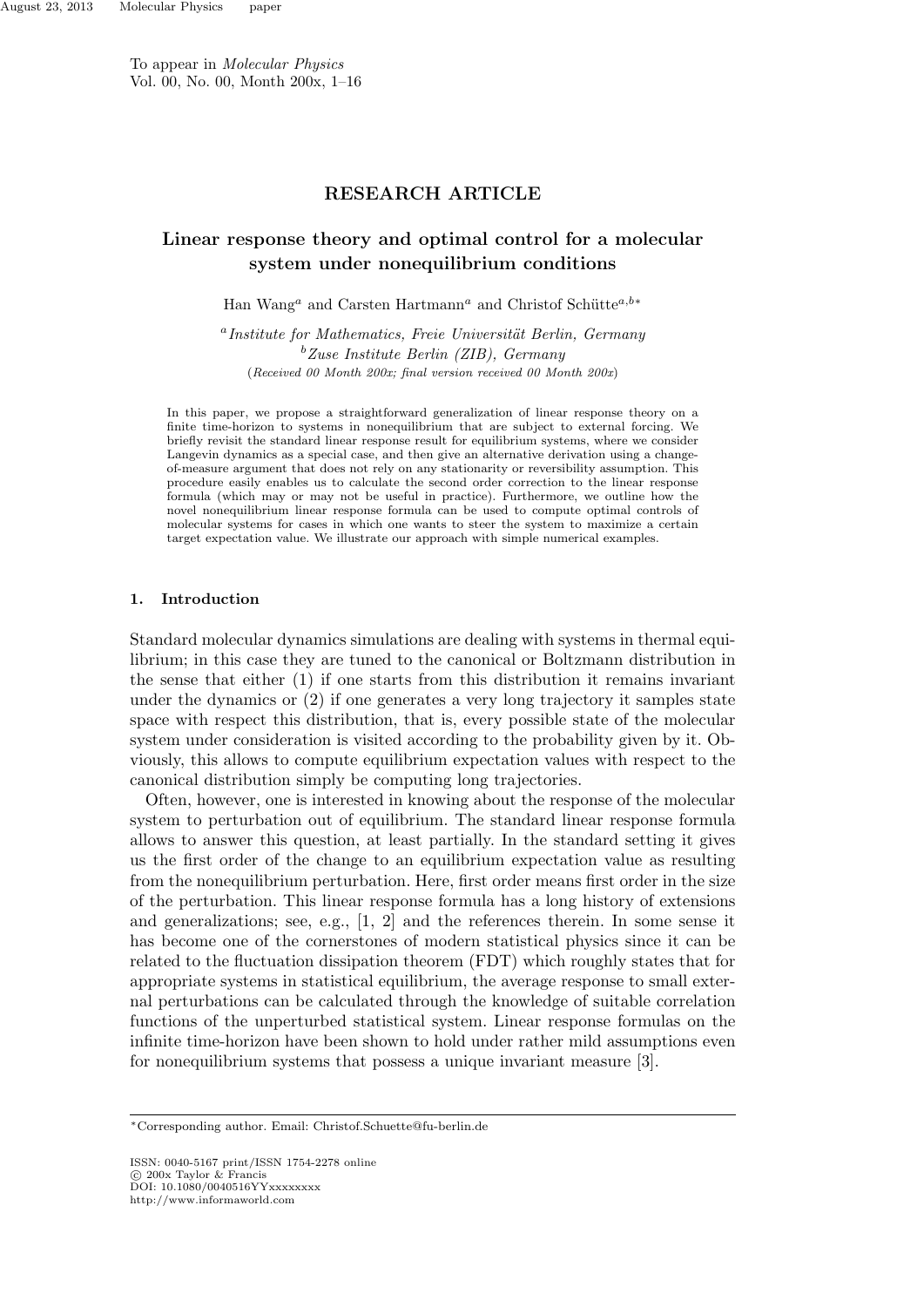There is an increasing number of articles in the literature that report on applications of molecular dynamics to nonequilibrium settings. There are many generalization to so-called nonequilibrium steady states based on the generality of the FDT [4], but despite its wide use, we are not aware of a linear response formula for equilibrium or nonequilibrium (i.e. irreversible) systems that does not rely on any kind of stationarity assumption. We will provide such a formula for the case that the underlying dynamics can be described by Langevin dynamics that may not have an invariant measure. Furthermore, we will provide a formula for the second order response of a nonequilibrium Langevin system subject to a small perturbation.

Instead of applying this theory to a molecular system we will go one step further. We will outline how the novel nonequilibrium linear response formula can be used to compute the optimal control of molecular systems. In optimal control one seeks the optimal way to perturb a molecular system, such that a certain target expectation value (e.g. population of certain states) is maximized under constraints on the energy of the control. In general, the control drives the molecular system under control out of equilibrium. Thus, the nonequilibrium linear response formula can be used to find the optimal correction of the present control regarding the expectation value of interest.

The outline of the article is as follows: First, we will review the derivation of finite time-horizon linear response formulas for general diffusion processes and diffusions of Langevin type. Next, we will show how to derive first and second order response formulas for genuine nonequilibrium systems and how to apply these formula to the computation of optimal controls. Finally, we will validate the nonequilibrium linear response formula and its use for optimal control for simple test cases. This numerical experiments will also outline that the use of the linear response formula is imperative for numerical efficiency and allows to extend the applicability of linear response theory to stronger perturbations.

## **2. Linear response**

In this section, we first want to give a simple and formal derivation of the linear response for equilibrium and nonequilibrium systems. To this end we consider a general Itˆo stochastic differential equation of the form

$$
dX_t = (b(X_t, t) + \varepsilon v_t)dt + a(X_t)dB_t, \quad t \ge 0,
$$
\n<sup>(1)</sup>

where  $X_t \in \mathbf{R}^d$ ,  $b(\cdot, \cdot)$  is a smooth time-dependent vector field,  $a(\cdot)$  a smooth field of  $d \times n$  matrices and  $B_t$  is standard Brownian motion in  $\mathbb{R}^n$ . Here  $v_t \in \mathbb{R}^d$ is any given driving force applied to the system, typically an affine function of the form  $v_t = c(X_t)u(t)$ , with  $c(\cdot) \in \mathbb{R}^{d \times k}$  and a bounded measurable function  $u: [0, \infty) \to \mathbf{R}^k$  such that (1) has a strong solution for all  $t > 0$  whenever  $\varepsilon > 0$  is sufficiently small. When (1) without the perturbation *εv* is considered, we write

$$
dx_t = b(x_t, t)dt + a(x_t)dB_t, \quad t \ge 0.
$$
\n<sup>(2)</sup>

## **2.1.** *Small perturbations from equilibrium: Langevin dynamics*

We consider the equilibrium and nonequilibrium case separately and start with the equilibrium case (see, e.g.,  $[5, 6]$ ). To begin with, we assume that the perturbationfree part of the infinitesimal generator

$$
\mathcal{A}^\varepsilon = \mathcal{A}_0 + \varepsilon \mathcal{A}_1\,,
$$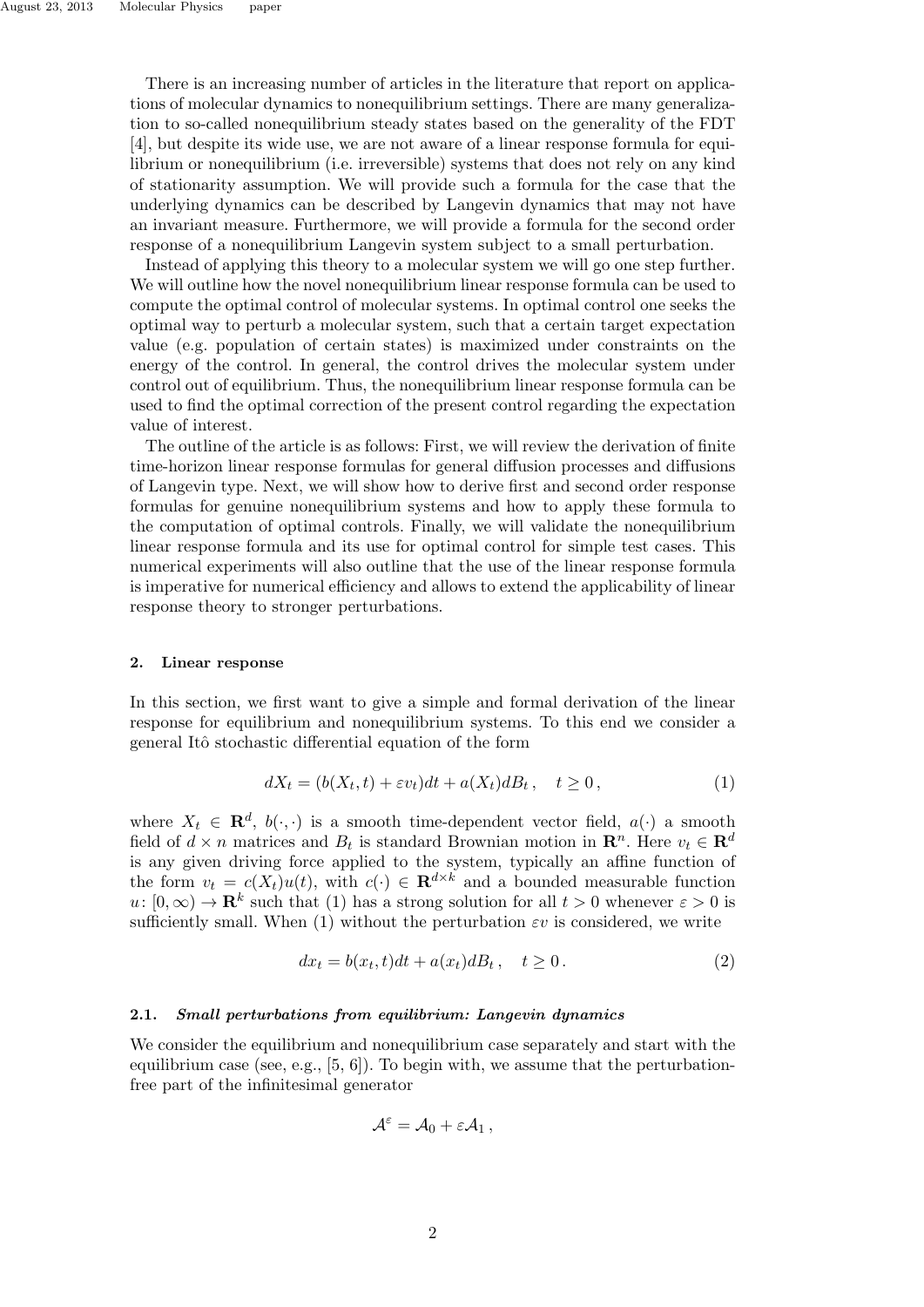of (1) with

$$
\mathcal{A}_0 = \frac{1}{2} a a^T \colon \nabla^2 + b \cdot \nabla , \quad \mathcal{A}_1 = v \cdot \nabla
$$

has an isolated eigenvalue 0 corresponding to the unique invariant measure  $d\mu_{\infty} =$  $\rho_{\infty} dx$ . We denote by  $\mathcal{A}_0^*$  and  $\mathcal{A}_1^*$  the formal adjoints in  $L^2$ , e.g.,  $\mathcal{A}_1^* \phi = -\nabla(v\phi)$ .

Now let  $f: \mathbb{R}^{2n} \to \mathbb{R}$  be any integrable function and let  $\rho^{\varepsilon} = \rho^{\varepsilon}(x, t)$  denote the probability density of  $X_t$ , at time  $t > 0$ , assuming that  $X_0 = x$  was distributed according to  $\rho^{\varepsilon}(x,0) = \rho_{\infty}(x)$ . We define the expectation with respect to  $\rho^{\varepsilon}$  as

$$
\mathbf{E}_{\rho^{\varepsilon}}[f] = \int_{\mathbf{R}^{2n}} f(x) \rho^{\varepsilon}(x,t) \, dx \, .
$$

A classical result, that is usually derived using a formal expansion of the solution to the Fokker-Planck equation in powers of *ε* using the ansatz

$$
\rho^{\varepsilon}(x,t)=\rho_0(x,t)+\varepsilon\rho_1(x,t)+\ldots
$$

with

$$
\rho^{\varepsilon}(x,0) = \rho_{\infty}, \text{ i.e. } \rho_0(x,0) = \rho_{\infty} \text{ and } \rho_i(x,0) = 0 \text{ for } i > 0,
$$

then states that (see, e.g.,  $[6, 7]$ )

$$
\lim_{\varepsilon \to 0} \frac{\mathbf{E}_{\rho^{\varepsilon}}[f] - \mathbf{E}_{\rho^0}[f]}{\varepsilon} = \int_{\mathbf{R}^{2n}} f(x) \left( \int_0^t e^{\mathcal{A}_0^*(t-s)} \mathcal{A}_1^*(s) \rho_{\infty}(x) \, ds \right) dx. \tag{3}
$$

*Green-Kubo relations*

Specifically, we are interested in the case that (1) has the form of a second-order Langevin equation, in which case  $d = 2n$  and

$$
b(x,t) = (J - R)\nabla H(x), \quad a = \sqrt{2\beta^{-1}}R^{1/2}, \tag{4}
$$

with  $J = -J<sup>T</sup>$  the canonical  $2n \times 2n$  symplectic matrix,

$$
J=\left(\begin{array}{cc} 0&I_{n\times n}\\-I_{n\times n}&0\end{array}\right),
$$

 $R = R^T \geq 0$  the positive semidefinite  $2n \times 2n$  friction matrix

$$
R = \begin{pmatrix} 0 & 0 \\ 0 & \gamma \end{pmatrix},
$$

for  $\gamma \in \mathbb{R}^{n \times n}$  symmetric positive definite, and

$$
H: \mathbf{R}^{2n} \to \mathbf{R}, \quad H(x) = \frac{1}{2}|p|^2 + U(q) \quad (x = (q, p))
$$

the Hamiltonian of the system. We assume that the potential *U* is bounded from below. Then, under some mild growth conditions on *U* for  $|q| \to \infty$  (see, e.g., [8]),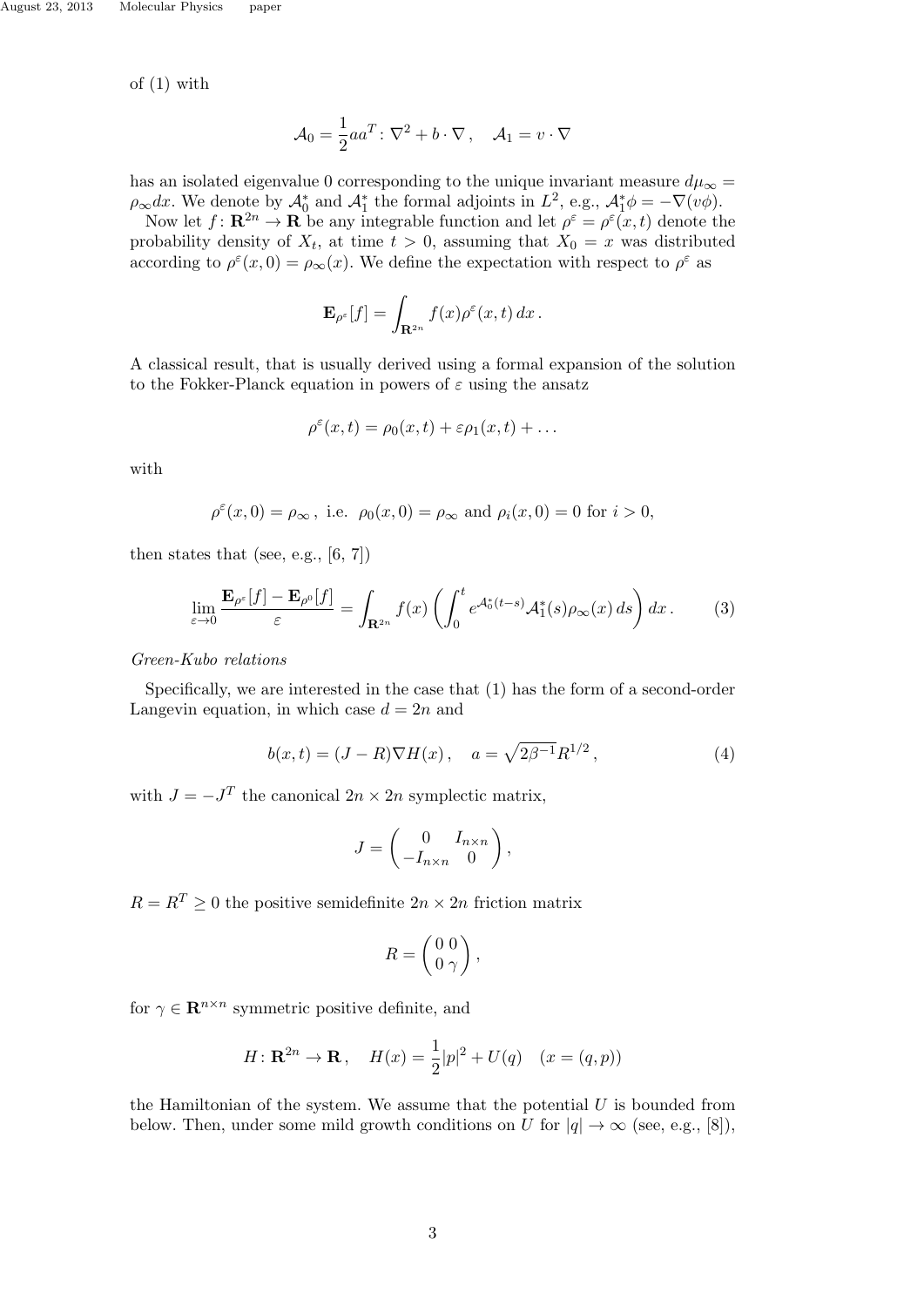the unperturbed dynamics has a unique invariant measure with density

$$
\rho_{\infty}(x) = \frac{1}{Z} \exp(-\beta H(x)), \quad Z = \int_{\mathbf{R}^{2n}} \exp(-\beta H(x)) dx.
$$

In this case, the linear response result (3) can be recast in form of the better known Green-Kubo formula [9]. Assuming that the forcing is of the form  $v_t = Cu(t)$  with  $u: [0, \infty) \to \mathbb{R}^n$  and  $C \in \mathbb{R}^{2n \times n}$  being any suitable given time-dependent function, the above expression can be recast as

$$
\lim_{\varepsilon \to 0} \frac{\mathbf{E}_{\rho^{\varepsilon}}[f] - \mathbf{E}_{\rho^0}[f]}{\varepsilon} = \beta \int_0^t F(t - s) u(s) \, ds \tag{5}
$$

where

$$
F(t) = -\int_{\mathbf{R}^{2n}} \mathbf{E}_x[f(x_t)] C^T \nabla H(x) \rho_{\infty}(x) dx
$$

is the response function and the expectation under the integral is taken over all realization of the equilibrium process (2) starting from  $x_0 = x$ . In other words:

$$
\mathbf{E}_{\rho^{\varepsilon}}[f] \approx \mathbf{E}_{\rho_{\infty}}[f] + \varepsilon \beta \int_0^t F(t-s)u(s) \, ds \,,
$$

where we have used the fact that  $\rho^0(x,t) = \rho_\infty(x)$  for all  $t \geq 0$ .

**Remark.** Ciccotti and Jacucci have pointed out that the equilibrium linear response can also be calculated by a direct nonequilibrium simulation of the perturbed process, and this nonequilibrium approach has a smaller statistical uncertainty in comparison with the standard Green-Kubo fomula [10].

*Remark.* It is possible to extend the above framework to the case of observables that are functionals of the path, i.e. to functions the form

$$
\varphi^{\varepsilon}(x,t) = \mathbf{E}_x \left[ \int_0^t f(X_s) ds \right],
$$

where the expectation is over all realizations of the *nonequilibrium* process  $X_t$  with initial condition  $X_0 = x$ . In this case a linear response result can be obtained by expanding the solution of the Kolmogorov backward equation

$$
\frac{\partial \varphi^\varepsilon}{\partial t} = \mathcal{A}^\varepsilon \varphi^\varepsilon - f\,,\quad \varphi^\varepsilon(x,0) = 0\,,
$$

rather than the Fokker-Planck equation, where the equivalence between the solution of the backward equation and the conditional expectation of the path functional follows from the Feynman-Kac formula [11, Thm. 1.3.17].

### **2.2.** *Nonequilibrium response theory: controlled Langevin dynamics*

The derivation of the classical response result heavily relies on the fact that the unperturbed system has a unique equilibrium distribution, which requires that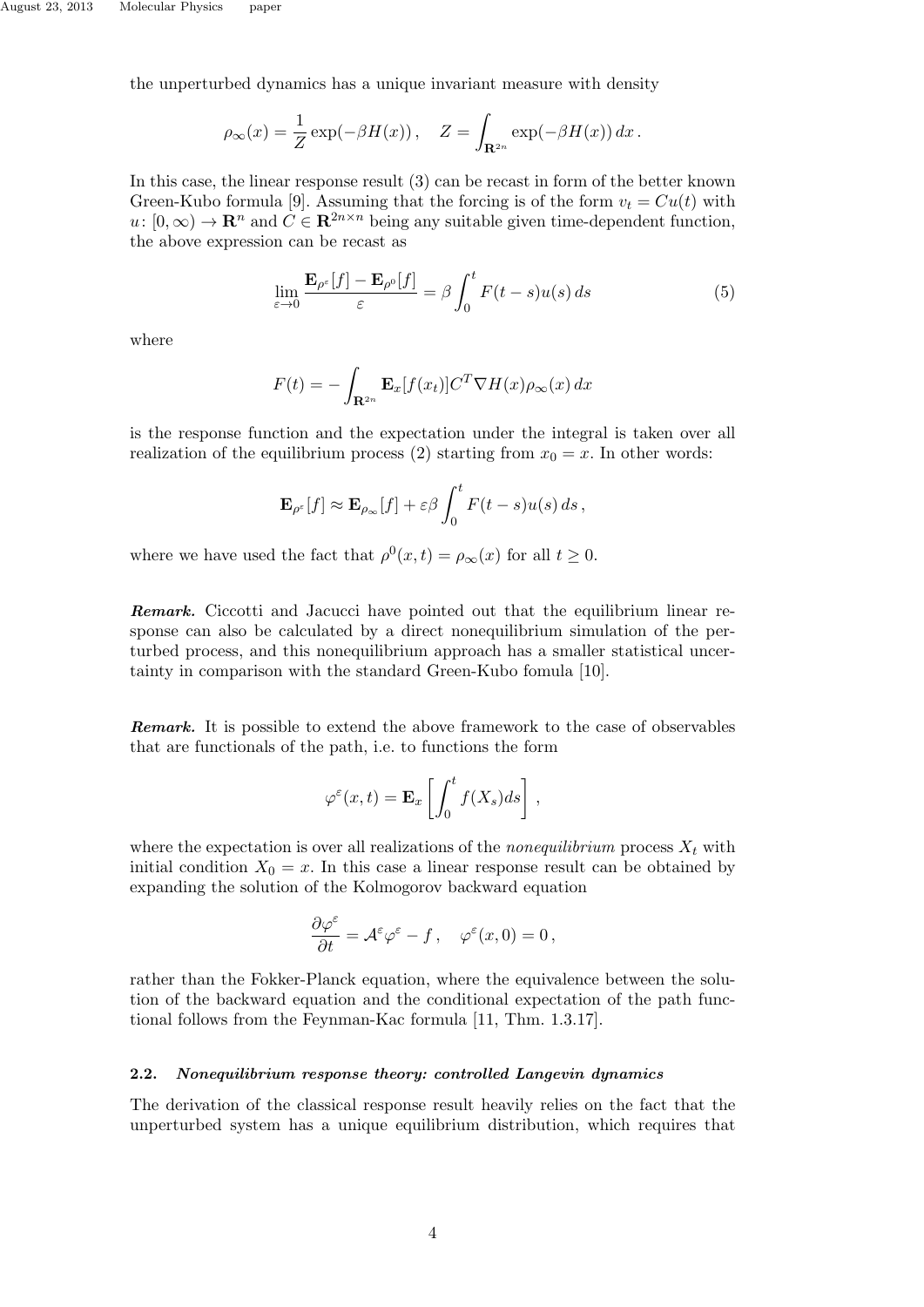the generator of the process has certain spectral properties; cf. [3, 12]. Moreover the usual perturbation argument does not provide a framework, under which the second and even higher order responses can easily be derived. Here we propose an alternative derivation of the linear response result, that is based on a change of drift in the corresponding SDE and which allows for an easy generalization of the above linear response result to nonequilibrium systems.

## *Girsanov transformation*

We will briefly review the idea of the change of drift via Girsanov transformations; for details we refer to the textbook [13]. To this end, let  $x_t = x_t(\omega)$  and  $X_t = X_t(\omega)$ be the solutions of our generic stochastic differential equations

$$
dx_t = b(x_t, t)dt + a(x_t)dB_t, \quad 0 \le t \le T
$$
\n(6a)

$$
dX_t = (b(X_t, t) + \varepsilon v_t)dt + a(X_t)dB_t, \quad 0 \le t \le T
$$
 (6b)

for  $T < \infty$  and deterministic initial conditions

$$
x_0(\omega) = X_0(\omega) = x
$$
 (almost surely).

Suppose that there exists an auxiliary stochastic process  $\xi_t \in \mathbb{R}^n$  such that

$$
a(X_t)\xi_t = v_t. \tag{7}
$$

The auxiliary variable *ξ* will be called *control variable*. We define

$$
W_t = \varepsilon \int_0^t \xi_s \, ds + B_t \,, \quad 0 \le t \le T \,,
$$

which allows us to rewrite (6b) as

$$
dX_t = b(X_t, t)dt + a(X_t)dW_t
$$
\n<sup>(8)</sup>

It follows from the Girsanov theorem [13, Thm. 8.6.8], sometimes also called *Cameron-Martin-Girsanov theorem* [14], that  $W_t$  is again a Brownian motion under a new probability measure that has a density with respect to the Gaussian probability measure that is generated by the Brownian motion  $B_t$ . Specifically, let *P* denote the law of the Brownian motion  $B_t$  and define a new probability measure *Q* on the space of continuous trajectories by

$$
dQ = M_T dP
$$

with

$$
M_t = \exp\left(-\varepsilon \int_0^t \xi_s \cdot dB_s - \frac{\varepsilon^2}{2} \int_0^t |\xi_s|^2 ds\right), \quad 0 \le t \le T. \tag{9}
$$

Technical details aside, the Girsanov theorem implies that *W<sup>t</sup>* for any functional

$$
\varphi(\omega) = \int_0^T f((X_s(\omega)) ds + g(X_T(\omega))
$$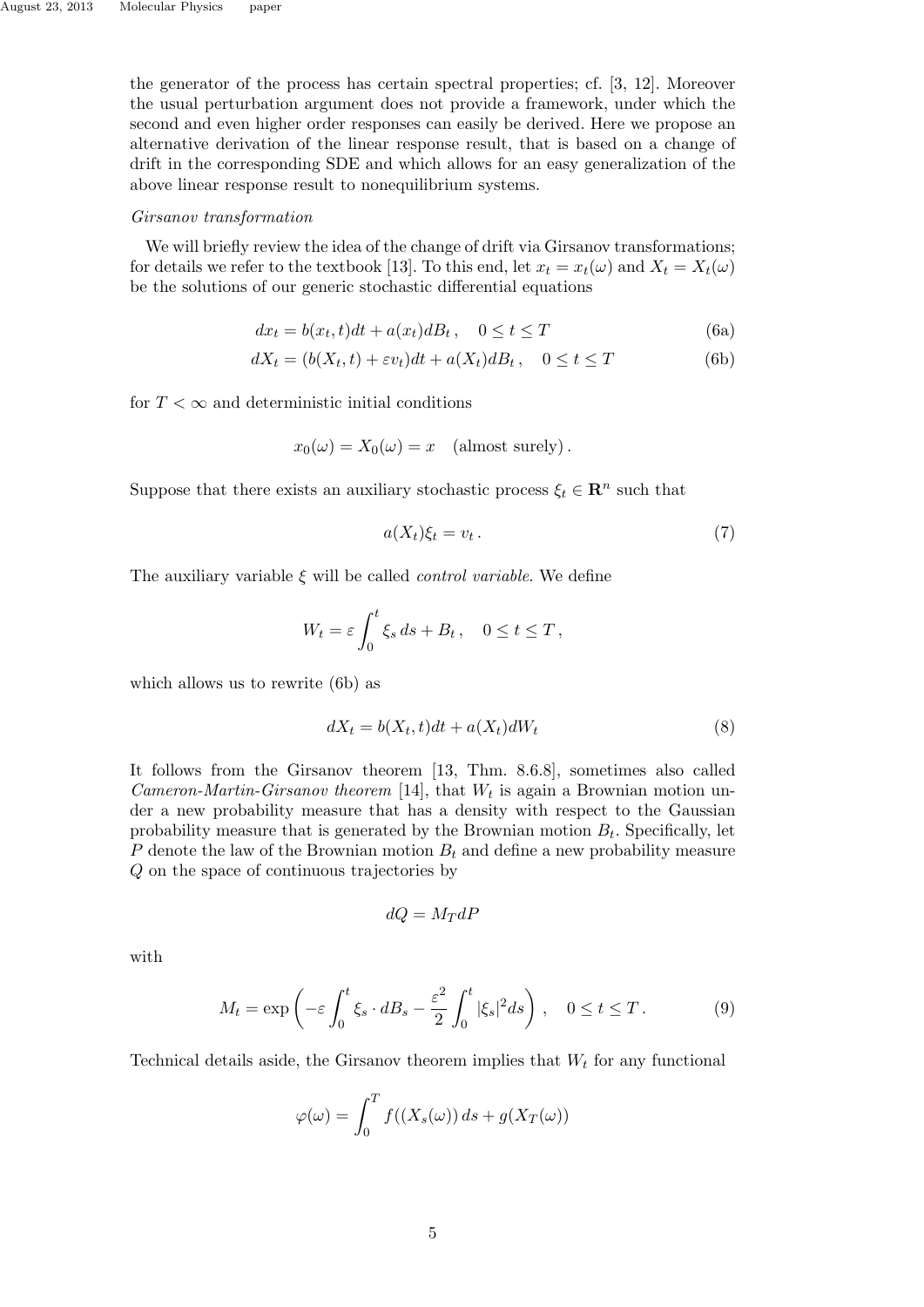that is integrable with respect to  $\nu$ , we have the identity<sup>1</sup>

$$
\mathbf{E}_P[\varphi] := \int_{\Omega} \varphi(\omega) dP(\omega) = \int_{\Omega} \varphi(\omega) M_T^{-1}(\omega) dQ(\omega) =: \mathbf{E}_Q[M_T^{-1}\varphi].
$$

where

$$
M_T^{-1} = \exp\left(\varepsilon \int_0^T \xi_s \cdot dW_s - \frac{\varepsilon^2}{2} \int_0^T |\xi_s|^2 ds\right)
$$

is the density of *P* relative to *Q*. Note that the expectation on the right hand side corresponds to the unperturbed dynamics, because  $W_t$  is a standard Brownian motion under *Q*, and the expectation is over all realizations of (8) starting from  $X_0 = x$ . On the other hand,  $X_t$  under *P* corresponds to the perturbed dynamics, which should become clear upon comparing equations (6b) and (8).

*Remark.* A quick-and-dirty derivation of the above change-of-measure formula can be easily obtained, if the noise covariance  $a(\cdot)a(\cdot)^T$  has full rank with bounded inverse. Then, using Euler's method for (6), it follows that (9) is basically the likelihood ratio between the time-discrete path densities of (6b) and (6a). Another route to the same result is by using the Onsager-Machlup functional [15] for  $(X_t)_{0 \le t \le T}$ and  $(x_t)_{0 \le t \le T}$ ; then  $M_T$  is found as the likelihood ratio of the two densities.

#### *An alternative linear response formula*

Linearization of  $M_T^{-1}$  about  $\varepsilon = 0$ , assuming that the control has bounded variance, yields the alternative linear response formula

$$
\lim_{\varepsilon \to 0} \frac{\mathbf{E}_{P_x^{\varepsilon}}[\varphi] - \mathbf{E}_{P_x^0}[\varphi]}{\varepsilon} = \mathbf{E}_{P_x^0} \left[ \varphi \int_0^T \xi_s \cdot dB_s \right], \qquad (10)
$$

where, in analogy with the previous linear response formula,  $P_x^{\varepsilon}$  and  $P_x^0$  denote the path probability measures of perturbed and unperturbed paths—i.e. the trajectories obtained from (6b) and (6a)—with deterministic initial condition. The path measure  $P_x^{\varepsilon}$  should not be confused with the phase space density  $\rho^{\varepsilon}(x,t)$  in Section 2.1 that solves the Fokker Planck equation. Note moreover that  $\varphi$  on the right hand side of (10) is understood as a functional of  $(x_t)_{0 \leq t \leq T}$ , i.e. the solution to (6a) with initial condition  $x_0 = x$ , with  $\xi_t$  being the solution to  $a(x_t)\xi_t = v_t$ .

By averaging the the initial values  $x$  on both sides of  $(10)$  over any given initial distribution, one obtains an analogous formula for distributed initial conditions. Note that  $\varphi$  and  $B_t$  are not independent, hence the product of  $\varphi$  and the integral over the Brownian motion does not average to zero in general.

<sup>&</sup>lt;sup>1</sup>One of the omitted technical details is Novikov's condition [13, pp. 162] that guarantees that  $(M_t)_{0 \le t \le T}$ is a Martingale, which by  $\mathbf{E}_Q[1] = \mathbf{E}_P[M_T] = 1$  implies normalizability of the new probability measure *Q*.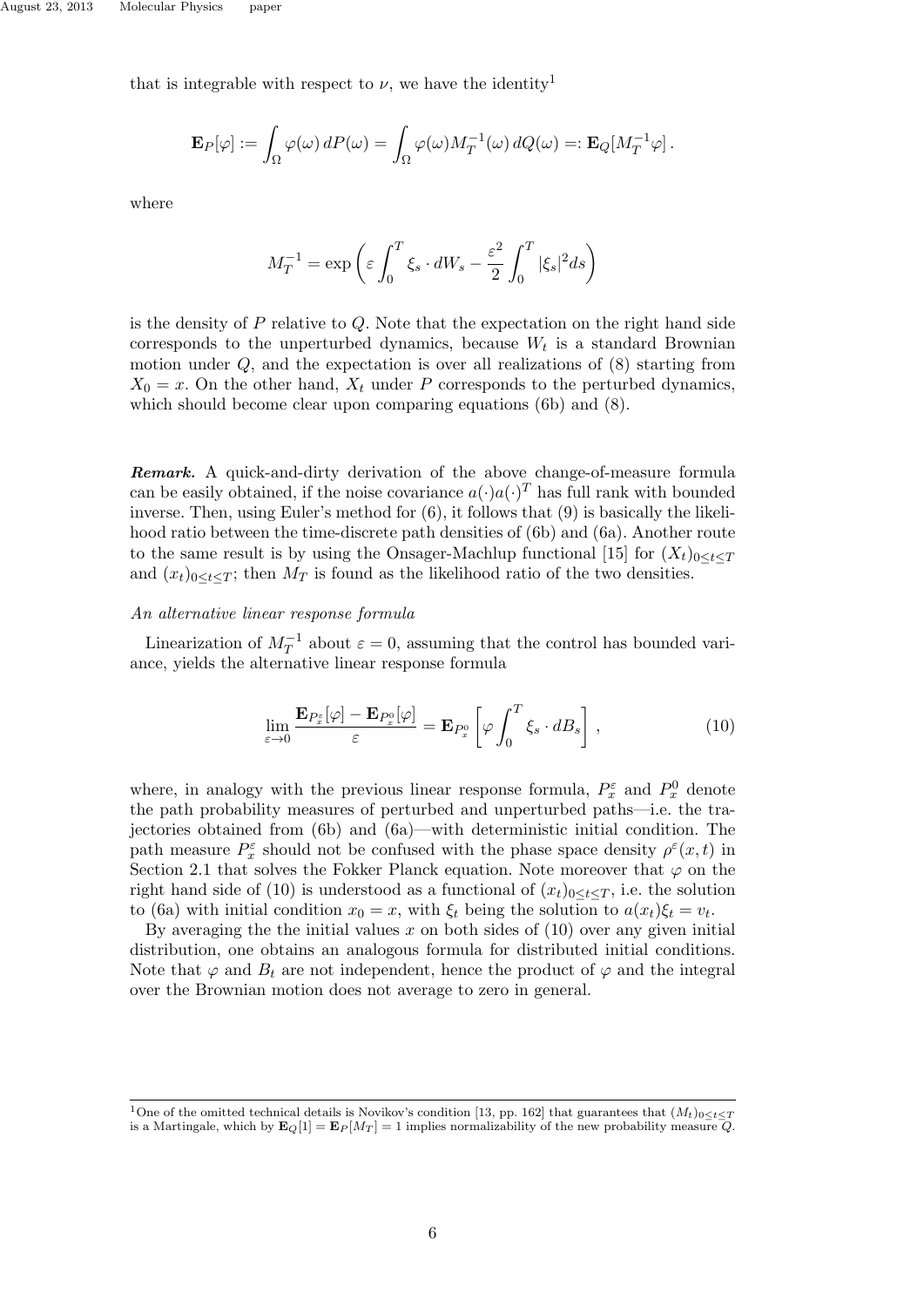*Remark.* By formally expanding  $M_T^{-1}$  up to second order we get an analogous second order response formula:

$$
\mathbf{E}_{P_x^{\varepsilon}}[f] \approx \mathbf{E}_{P_x^0}[\varphi] + \varepsilon \mathbf{E}_{P_x^0} \left[ \varphi \int_0^T \xi_s \cdot dB_s \right] \n+ \frac{\varepsilon^2}{2} \mathbf{E}_{P_x^0} \left[ \varphi \left\{ \left( \int_0^T \xi_s \cdot dW_s \right)^2 - \int_0^T |\xi_s|^2 ds \right\} \right].
$$
\n(11)

## *Nonequilibrium Langevin Dynamics*

We now link our previous considerations with the previous case and consider a nonequilibrium Langevin equation. Specifically, we add a non-gradient perturbation to the drift (4) of the previous Langevin equation, i.e., we set

$$
b(x,t) = (J - R)\nabla H(x) + c(x)u(t), \quad a(x) = \sqrt{2\beta^{-1}}R^{1/2}
$$
 (12)

with the definitions of *J, R* and *H* unchanged,  $u \in \mathbb{R}^n$  being some bounded measurable control, and  $c(\cdot) \in \mathbb{R}^{2n \times n}$  given by

$$
c(x) = \begin{pmatrix} 0 \\ D(x) \end{pmatrix}
$$

The matrix  $D(\cdot) \in \mathbb{R}^{n \times n}$  must be chosen such that *c* satisfies the Fredholm alternative range $(c(\cdot)) \perp \ker((a(\cdot))^T)$ , where  $\ker(a^T)$  denotes the kernel of  $a^T$ .

We are interested in the dynamics under a small perturbation  $\delta u$  of the control  $u$ , Specifically, we assume that  $v$  in  $(6)$  is of the form

$$
v_t = c(X_t) \delta u(t) \tag{13}
$$

so that equation (7) that determines the change of measure in terms of the auxiliary control variable  $\xi$  (and thus the linear response) reads

$$
\sqrt{2\beta^{-1}}\gamma^{1/2}\xi_t = D(X_t)\,\delta u(t)\,.
$$

Hence the equation for  $\xi_t$  is solvable if and only if  $\text{range}(D(\cdot)) \perp \text{ker}(\gamma^{1/2})$ , which, since  $\gamma$  has full rank, means no restriction on  $D(\cdot)$ .

To be more specific, the equation we are considering has the form

$$
dX_t = (J - R)\nabla H(X_t)dt + c(X_t)(u(t) + \varepsilon \delta u(t))dt + a dB_t.
$$
 (14)

In this case the linear response formula (10) becomes

$$
\lim_{\varepsilon \to 0} \frac{\mathbf{E}_{P_x^{\varepsilon}}[\varphi] - \mathbf{E}_{P_x^0}[\varphi]}{\varepsilon} = \mathbf{E}_{P_x^0} \left[ \varphi \int_0^T (\sigma^{-1} D(x_s) \, \delta u(s)) \cdot dB_s \right] \tag{15}
$$

with the shorthands  $\sigma = \sqrt{2\beta^{-1}}R^{1/2}$  and

$$
\varphi = \int_0^T f(x_s)ds + g(x_T).
$$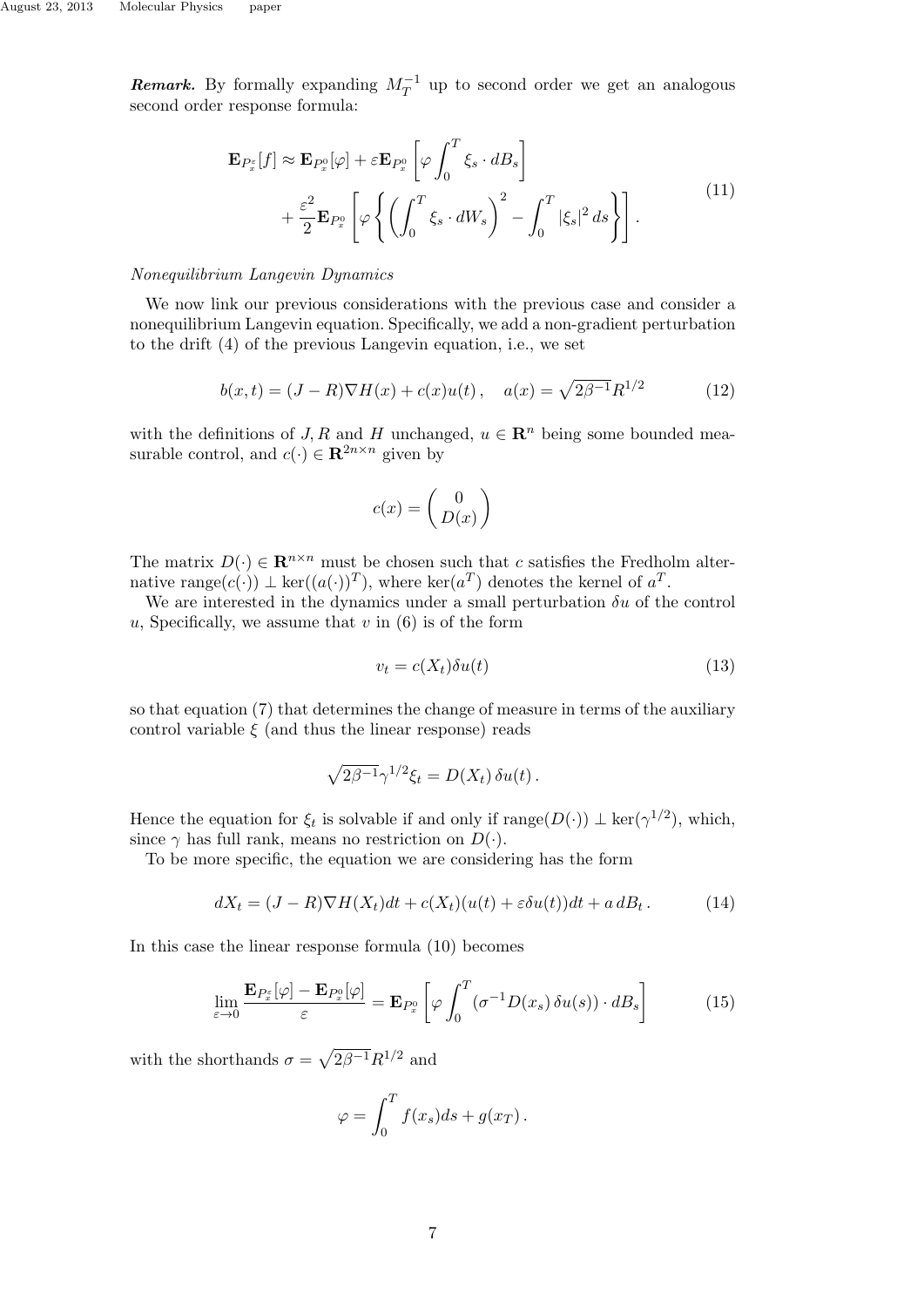In other words:

$$
\mathbf{E}_{P_x^{\varepsilon}}[\varphi] \approx \mathbf{E}_{P_x^0}[\varphi] + \varepsilon \mathbf{E}_{P_x^0} \left[ \varphi \int_0^T (\sigma^{-1} D(x_s) \, \delta u(s)) \cdot dB_s \right]. \tag{16}
$$

Here, as before, the expectation on the right hand side of the linear response formula is over all realizations of (14) for  $\varepsilon = 0$  starting at x; see also the remark below on the choice of initial conditions.

#### *Numerical realization*

As one can easily get lost in the various transformations, involving path measures *P*, *Q*,  $P_x^{\varepsilon}$ ,  $P_x^0$  or phase space densities  $\rho^{\varepsilon}$ ,  $\rho^0$ ,  $\rho_{\infty}$ , it may be helpful to understand how the linear response formulas (10) or (15) can be realized algorithmically. To this end, let  $(x_0, x_1, x_2, x_3, \ldots)$  with  $x_k$  be the numerical realization of (6a). Let us further suppose that the initial value  $x_0 = x$  is fixed. The simplest possible numerical discretization would be the Euler scheme

$$
x_{n+1} = x_n + \Delta t \, b(x_n, t_n) + \sqrt{\Delta t} \, a(x_n) \eta_{n+1} \,, \quad x_0 = x \,,
$$

with time step  $\Delta t = t_{k+1} - t_k$  and  $\eta_k$  i.i.d. Gaussian random variables with mean 0 and unit covariance. (For a Langevin equation such as (14) the Euler scheme is not recommended, but the basic idea stays the same.) Now a simple unbiased estimator of the linear response—i.e. the right hand side in (10)—would be

$$
\hat{R} = \frac{1}{M} \sum_{i=1}^{M} \left\{ \varphi(\{x_k(\omega_i)\}_{0 \le k \le N}) \sum_{j=0}^{N-1} \hat{\xi}_i(\omega_i) \cdot \eta_{j+1}(\omega_i) \right\}
$$
(17)

with  $N = |T/\Delta t|$  and  $x_k(\omega_i)$  denoting the *i*-th realization of  $x_k$ , that is generated by the *i*-th realization  $(\eta_1(\omega_i), \dots, \eta_k(\omega_i))$  of the Gaussian noise sequence  $(\eta_k)_{k \in \mathbb{N}}$ . The time-discrete control variable is given by

$$
a(x_k)\hat{\xi}_k = v_{t_k}
$$

for any given perturbation  $v : [0, T] \to \mathbb{R}^m$ .

*Remarks.* Some comments on the above result are in order:

- (i) The rightmost term in (16) is the linear response to the reference nonequilibrium process (driven by  $u_t$  with  $\varepsilon = 0$ ). From (11) we can also get the second order response term. The latter is bounded if the controls have bounded second moment, which is a typical requirement in optimal control applications. Higher order moments need not exist.
- (ii) In the above derivation, we have tacitly assumed that the reference and the perturbed nonequilibrium processes start from the same initial value or have the same initial distribution. For fixed initial values (i.e. points) this assumption cannot be relaxed (because otherwise *dP/dQ* and *dQ/dP* do not exist). For distributed initial values, however, there is no problem for the unperturbed and perturbed dynamics to have different initial distribution as long as both distributions are strictly positive almost everywhere. In this case one can apply a similar reweighing approach between the initial distribution as we used it for the trajectory ensemble.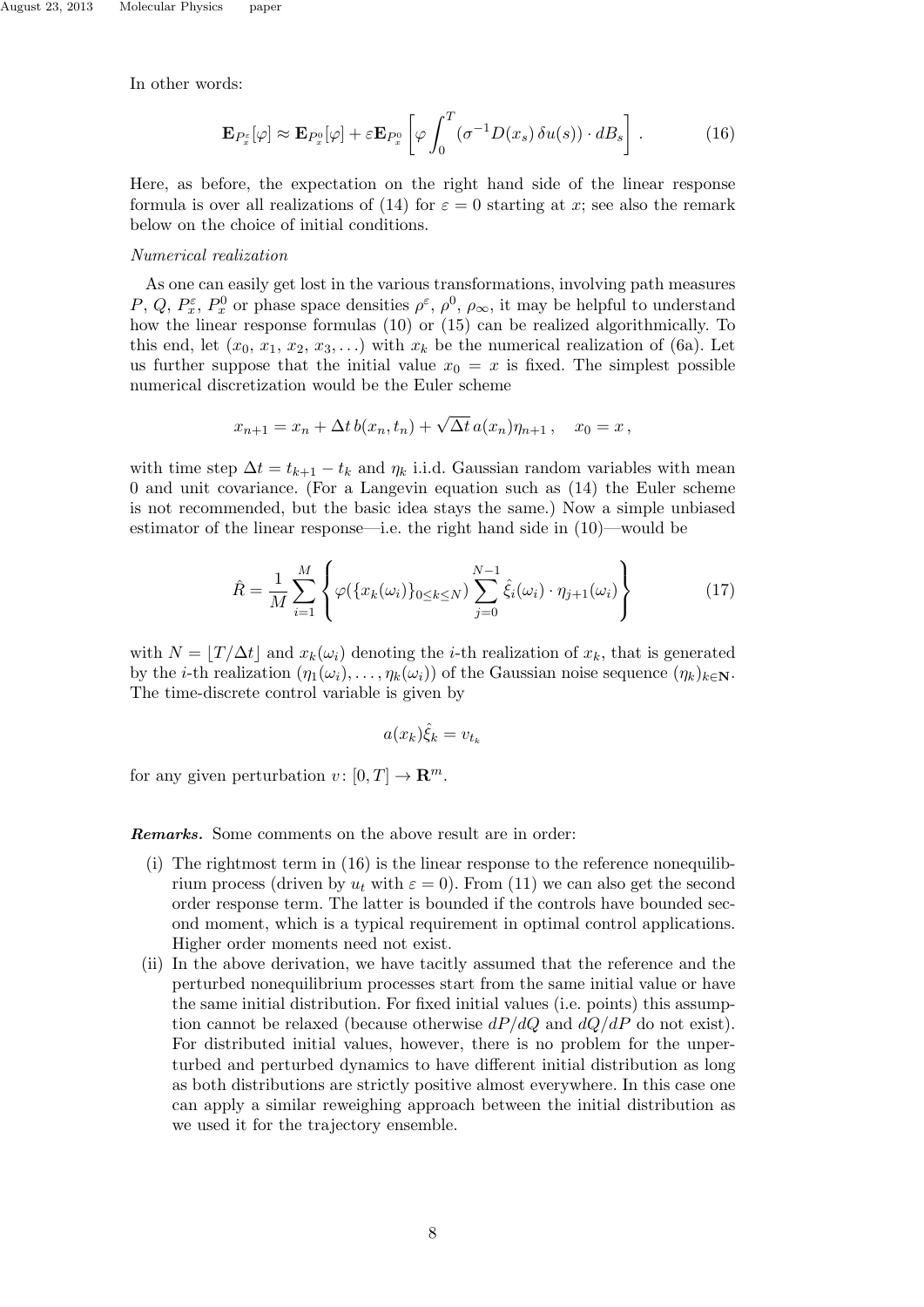(iii) If one wants to calculate the same expectation value for a family of nonequilibrium perturbations *δu* then one does not need to repeat the calculations of (16) for every member of the family. If it is possible to express different *δu* in the same basis, then the responses must only be calculated for the single basis functions. Then with a linear combination of the responses on basis functions, one can derive the responses for the whole family. This feature will be used below when discussing optimal control as an application of the linear response formula.

## **3. Application of the nonequilibrium response formula: optimal control**

The nonequilibrium linear response formula can be used for solving certain optimal control problems. To this end, let us remain in the setting of equations  $(14)$ – $(16)$ and assume that we are interested in choosing the nonequilibrium forcing *u*, such that the expected value  $I = \mathbf{E}[\psi]$  of some utility function

$$
\psi(u) = \int_0^T \left\{ f(x_s) - \frac{1}{2} |u(s)|^2 \right\} dt + g(x_T)
$$

is maximized where  $x_t$  is the solution to the controlled Langevin equation (14) for  $\varepsilon = 0$ ; the functions *f* and *g* are the running cost and the terminal cost, which are assumed to be continuous and bounded from above; without loss of generality, *f* and *g* are assumed to depend only on the positions  $q := x_1$  and not on the momenta  $p := x_2$ . The quadratic term is a penalization that makes sure that the optimal control remains bounded [16, 17]. Let us moreover assume that the controls are open-loop (i.e. without feedback) and can be represented by

$$
u(t) = \sum_{k=1}^{K} a_k \Phi_k(t), \quad a_k \in \mathbf{R},
$$

with suitably chosen time dependent, bounded and Lipschitz continuous vector fields  $\Phi_k: [0, T] \to \mathbb{R}^n$ ,  $k = 1, \ldots, K$ . Specifically, we want to solve the optimal control problem of the following standard form:

$$
\max_{u \in \mathcal{U}} I(u) \quad \text{s.t.}
$$
\n
$$
dq_t = \nabla_p H(q_t, p_t) dt
$$
\n
$$
dp_t = -\nabla_q H(q_t, p_t) dt - \gamma \nabla_p H(q_t, p_t) dt + D(q_t) u(t) dt + \sigma d_t,
$$
\n(18)

with  $(q_0, p_0)$  being subject to a given initial distribution  $\mu$ , and

$$
I(u) = \mathbf{E}\left[\int_0^T \left\{f(q_s) - \frac{1}{2}|u(s)|^2\right\} dt + g(q_T)\right],\tag{19}
$$

with the expectation being over all realizations of the controlled Langevin dynamics in (18) with the prescribed initial distribution. Here, the space of admissible controls *U* consists of all bounded controls of the form

$$
u(t) = \sum_{k=1}^{K} a_k \Phi_k(t), \quad a_k \in \mathbf{R},
$$
\n(20)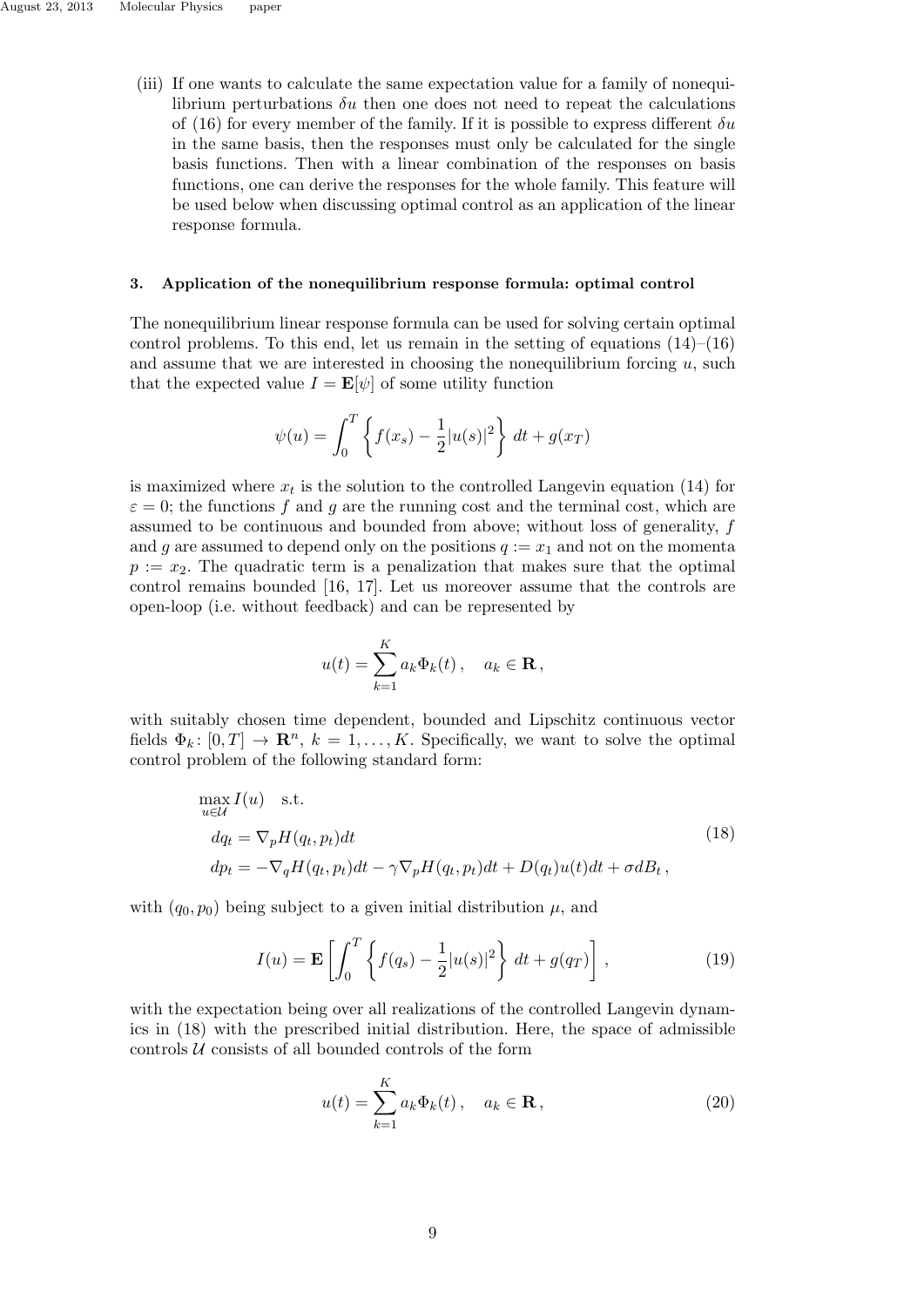# *Gradient method from linear response*

In principle, optimal control problems such as  $(18)$ – $(19)$  can be solved by dynamic programming, i.e. by solving the corresponding Hamilton-Jacobi-Bellman PDE [18]. Except for very simple, essentially one-dimensional systems, solving Hamilton-Jacobi-Bellman equations is not an easy task, so we pursue a different strategy here. The idea is to use that we have restricted our space of admissible controls to functions of the form (20) with given basis vector fields and that we can do a gradient search in the unknown coefficients  $a_k$ , using the iteration

$$
u^{(n+1)} = u^{(n)} + \tau_n \nabla I(u^{(n)}),
$$

with  $\tau_n > 0$  being an adjustable parameter that determines the length of each gradient step. The gradient of *I* can be easily evaluated using the linear response formula. To see this recall the notion of functional (Gâteaux) derivatives as directional derivatives along a function *v* (from a suitable function space):

$$
\frac{\delta I}{\delta u} = \left. \frac{d}{d\varepsilon} \right|_{\varepsilon=0} I(u + \varepsilon v) = \langle \nabla I(u), v \rangle.
$$

For existence of the functional derivative with respect to general Itô stochastic processes, we refer to [19]. Now the idea is to use that we have restricted our space of admissible controls to functions of the form (20) with given basis vector fields and do a gradient search in the unknown coefficients  $a_k$ . This requires to compute the gradient with respect to the coefficients. Let the vector

$$
\delta u = \sum_{k=1}^{K} \delta a_k \Phi_k(t)
$$

denote the direction along which we want to differentiate where  $\delta a_1, \ldots, \delta a_K$  are the coefficients of the vector  $\delta u$  in the basis of the  $\Phi_k$ , and note that

$$
\frac{\delta I}{\delta u} = \frac{d}{d\varepsilon}\Big|_{\varepsilon=0} I(u + \varepsilon \delta u)
$$
  
=  $\left(\lim_{\varepsilon \to 0} \frac{I(u + \varepsilon \delta u) - I(u)}{\varepsilon}\right) \cdot \delta u$   
=  $\left(\lim_{\varepsilon \to 0} \frac{\mathbf{E}_{P^{\varepsilon}}[\psi(u + \varepsilon \delta u)] - \mathbf{E}_{P^0}[\psi(u)]}{\varepsilon}\right) \cdot \delta u$ 

provided that the limit exists. The above iteration therefore is equivalent to

$$
a_k^{(n+1)} = a_k^{(n)} + \tau_n \left. \frac{\partial I}{\partial a_k} \right|_{a_k = a_k^{(n)}}, \qquad (21)
$$

with

$$
\frac{\partial I}{\partial a_k} = \mathbf{E}_{P^0} \left[ \psi \int_0^T (\sigma^{-1} D(q_s) \Phi_k(s)) \cdot dB_s + \int_0^T u(s) \cdot \Phi_k(s) ds \right], \qquad (22)
$$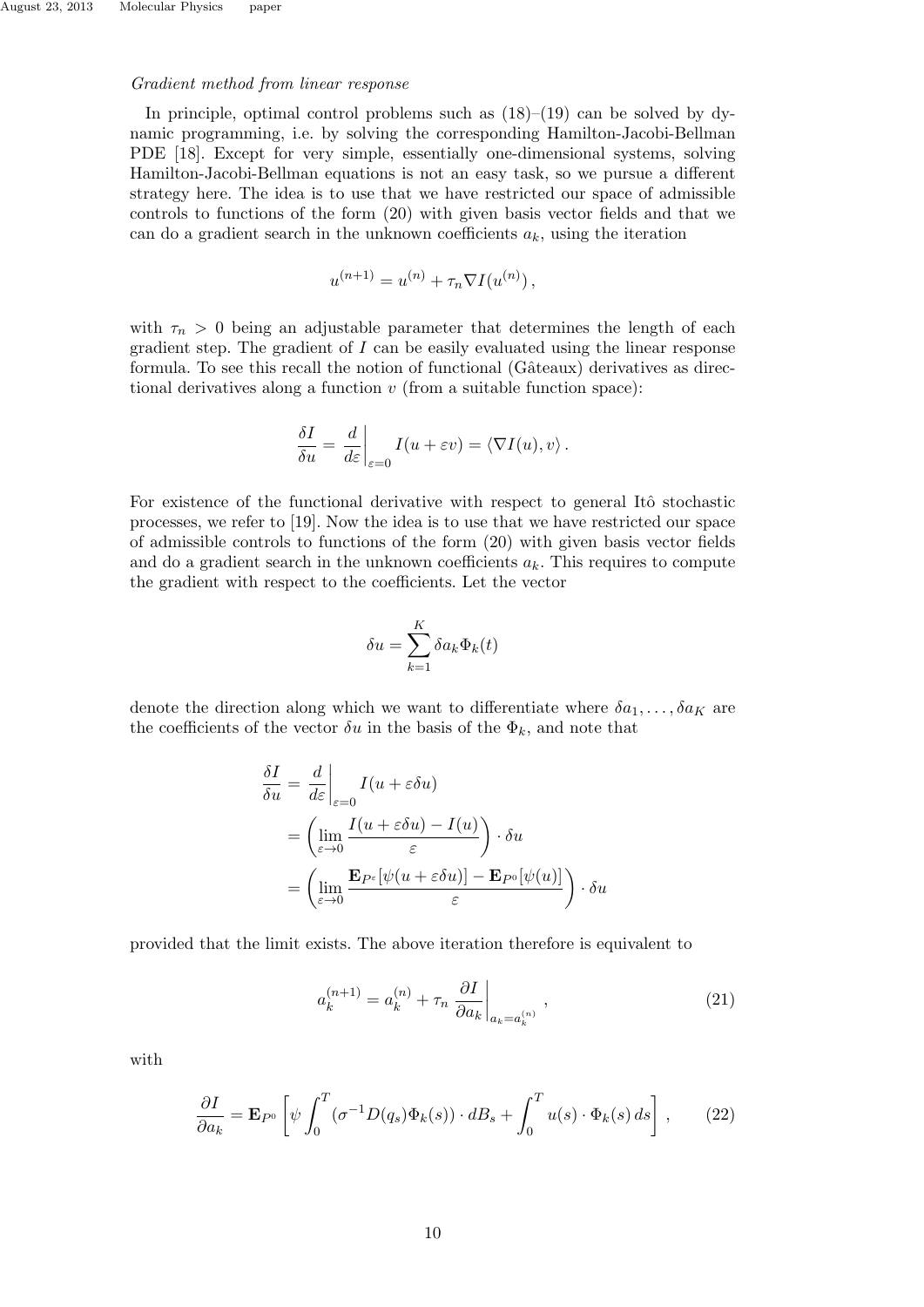

Figure 1. The single-well potential with splitting driving force. Time  $T = 20$  ps. Since the driving force is of gradient form,  $D(q) = -\nabla_q V(q)$ , we plot the nonequilibrium driving energy of the system. The red, green and blue lines are the potential energy without nonequilibrium driving, with nonequilibrium driving and the nonequilibrium driving perturbed by  $\varepsilon \delta u(t)$ , respectively.

and  $\mathbf{E}_{P^0}[\cdot]$  being the expectation over all realizations of (14) with  $\varepsilon = 0$  and  $u = u^{(n)}$ being the current iterate and arbitrary initial conditions  $x = (q, p)$ , e.g.,

$$
\mathbf{E}_{P^0}[\psi]=\int_{\mathbf{R}^{2n}}\mathbf{E}_{P_x^0}[\psi]\,d\mu(x)\,,
$$

with  $P_x^0$  denoting the corresponding path measure with deterministic initial condition, and  $\mu$  is the prescribed initial distribution. A related result on computing the parameter sensitivity can be found in Ref. [20]. Note that we can compute all partial derivatives  $\partial I/\partial a_k$ ,  $k = 1, \ldots, K$  from just one ensemble of nonequilibrium paths of  $(q_t, p_t)$ . Further note that, in general, the updated coefficient  $a^{(n+1)}$ and hence the updated control  $u^{(n+1)}$  will depend on the distribution of the initial conditions at the *n*-th iteration stage; in particular, if the controls are computed on-the-fly, the controls will actually be feedback controls depending on the current state and the time elapsed since  $t = 0$ .

#### **4. Numerical Experiments**

#### **4.1.** *Splitting a single-well potential*

We use the idea of nonequilibrium linear response to investigate the nonequilibrium phase space probability density, denoted by  $\rho^{\varepsilon}(q, p, t)$ , of a one-dimensional model system: one particle in a splitting single-well potential as shown in Fig. 1. For convenience, we let the mass of the particle to be 1 amu, and the friction coefficient to be 1 ps*−*<sup>1</sup> . The temperature is the room temperature 300 K, *kBT* = 2*.*48 kJ/mol. The unperturbed Hamiltonian of the system is given by:

$$
H(p,q) = \frac{1}{2}p^2 + U(q)
$$
\n(23)

with potential

$$
U(q) = \frac{1}{2} k q^2
$$
 (24)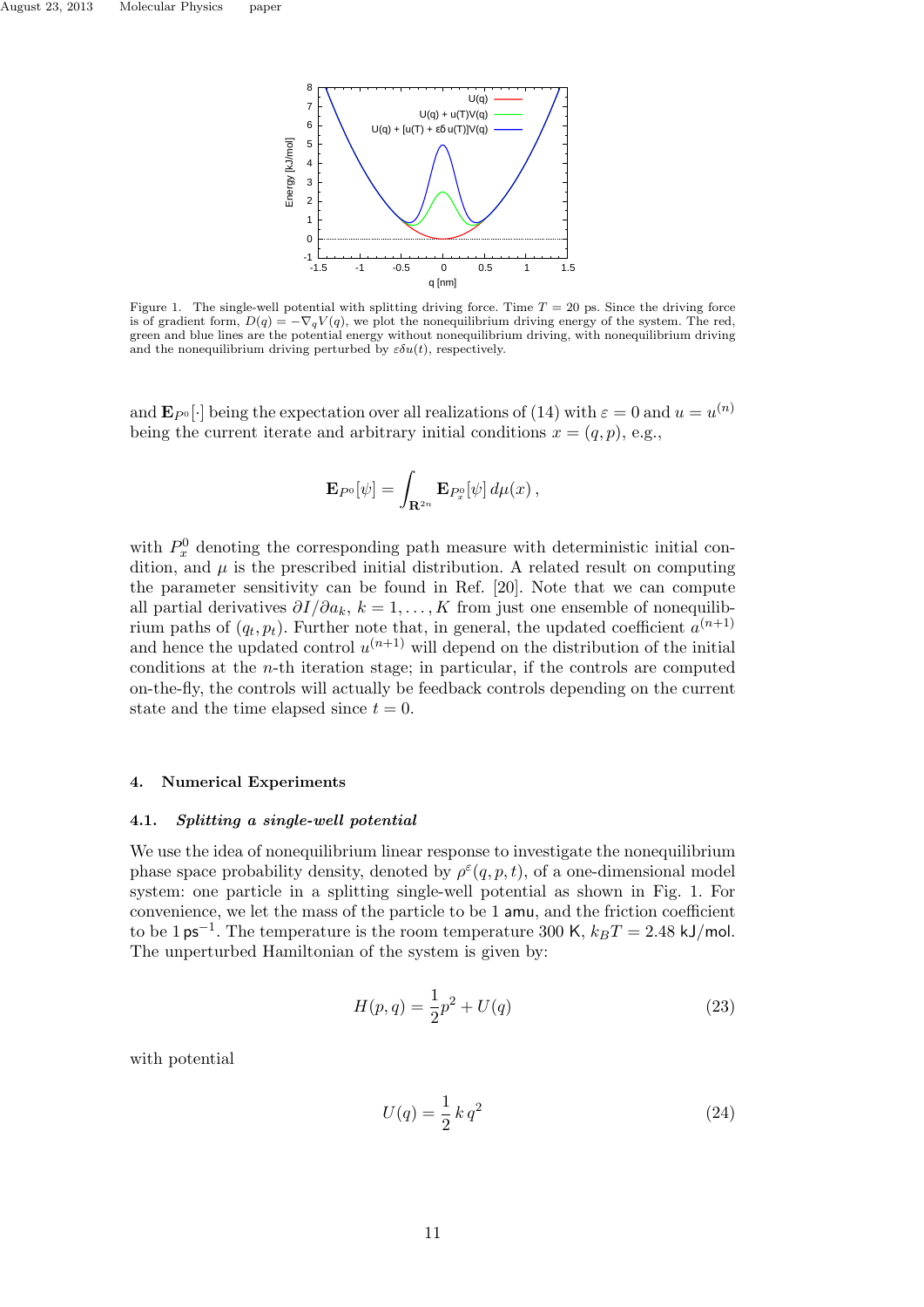

Figure 2. The plot of  $\rho^{\epsilon}(q, p, t)$  in phase space under the perturbed nonequilibrium driving described in the text. From left to right the columns present results at times  $t = 0, 5, 10$  and 20 ps. First row: Results of a brute force nonequilibrium simulation. Second row: Results of classical equilibrium linear response theory, see the text for details. Third row: Results using the nonequilibrium linear response result.

Here  $k = 8$  kJ/(mol nm<sup>2</sup>). See the red line in Fig. 1 for the potential U. The nonequilibrium driving *D* is given by a force of gradient form:

$$
D(q) = -\nabla_q V(q),\tag{25}
$$

where the driving potential  $V(q)$  has a Gaussian profile:

$$
V(q) = \frac{1}{\sqrt{2\pi\Sigma^2}} \exp\left\{-\frac{q^2}{2\Sigma^2}\right\} \tag{26}
$$

we use  $\Sigma = 0.16$  nm. The strength of nonequilibrium driving  $u(t)$  is set to be linearly growing, i.e.  $u(t) = k_e \cdot t/T$ , where  $k_e$  is a unitless constant. We consider the perturbation to the system given by  $\varepsilon \delta u(t) = \varepsilon k_e \cdot t/T$ . We use the following parameters: end time  $T = 20$  ps,  $k_e = 1$  and  $\varepsilon = 1$ , see Fig. 1 for the nonequilibrium driving potential and perturbed potential at time  $t = T$ . The initial distribution  $\rho^{0}(q, p, 0)$  is set to be equilibrium distribution of the unperturbed system. We use Euler scheme with time step of 10*−*<sup>4</sup> to discretize the Langevin equation. The initial configurations for nonequilibrium simulation are generated by taking configurations from an equilibrium simulation of  $10^6$  ps at an 1 ps time interval. Then starting with these initial configurations according to  $\rho_{\infty} \propto \exp(-\beta H)$ , the nonequilibrium Langevin equation is integrated until 20 ps with the same numerical scheme and time step.

Fig. 2 presents the numerical results for the phase space probability distribution for the splitting single-well potential. From left to right the four columns present the distribution of the system at time  $t = 0, 5, 10$  and 20 ps. The first row presents the result of a brute force nonequilibrium simulation. It is clear that at the beginning the distribution has only one peak around  $q = 0$  and  $p = 0$ . As time evolves, an energy barrier develops in the center of the simulation region and, therefore, the single peak splits into two equally sized peaks. In the end, the two peaks are entirely separated. The brute force nonequilibrium simulation serves as the precise result to which the response theory should be compared. The second row shows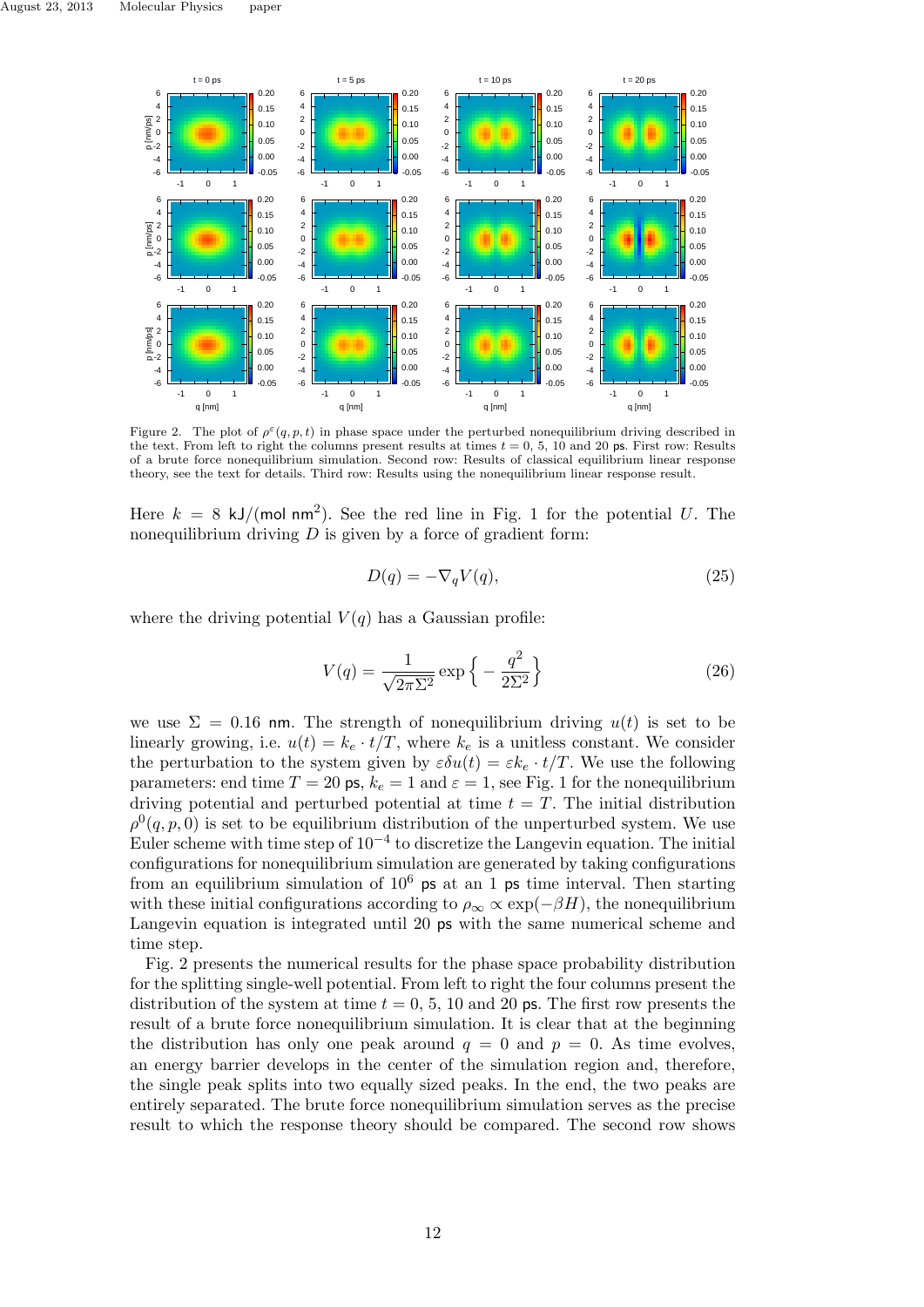

Figure 3. Illustration of the optimal control for tilting the potential. In this plot,  $T = 9$  ps. Top panel: Optimal control *ot* as calculated based on a family of piecewise linear ansatz functions with time interval 1 ps; the blue insertions show the shape of the nonequilibrium driving potential  $U + o_t V$  at the times indicated by the black arrows. Bottom panel: Optimal gain  $I = F(o_t)$  (solid lines) and the probability *P* of being in the right well associated with *ot* (dashed lines) as functions of time along the optimal control. Red lines: computation using the nonequilibrium linear response theory. Green lines: brute force computation as described in the text.

the result of the traditional equilibrium linear response theory. In this case, the reference simulation is in equilibrium and we have set the perturbation to

$$
\varepsilon v_t = D(q_t)(u(t) + \varepsilon \delta u(t)) = 2\varepsilon D(q_t)k_e \cdot t/T =: 2\varepsilon D(q_t)\delta u(t),
$$

so that the effective perturbation is of strength  $2\varepsilon = 2$ . At  $t \le 10$  ps, the accuracy of the equilibrium linear response is perfect. At  $t = 20$  ps, magnitude of the peaks are relatively too strong, and in the gap between them the distribution is actually negative. Since the probability distribution is always positive, the numerical solution of the equilibrium linear response is qualitatively wrong. The poor accuracy is due to the fact that the strength of perturbation is no longer small so that the preliminary assumption of the classical response theory ("small perturbation") is not satisfied.

The third row of Fig. 2 presents the results computed using the novel nonequilibrium linear response formula: we first start from the equilibrium distribution, apply  $u(t)$ , arrive at a nonequilibrium distribution and then, in a second step, compute the effect of the nonequilibrium driving  $\delta u(t)$ . The numerical results are satisfactorily consistent with the brute force nonequilibrium simulation, because the perturbation is still small enough and the novel linear response theory achieves good accuracy.

## **4.2.** *Optimal tilting of a double-well potential*

In this section, we consider the following double well potential:

$$
U(q) = \frac{1}{2}k(q^2 - a^2)^2
$$
\n(27)

Here  $k = 8 \text{ kJ/(mol nm<sup>4</sup>)}$ , and  $a = 1 \text{ nm}$ . See the leftmost blue insertion of Fig. 3 for the shape of the potential. The perturbation is given by a gradient form tilting of  $U(q)$  by means of

$$
D(q) = -\nabla_q V(q) = 1,\t\t(28)
$$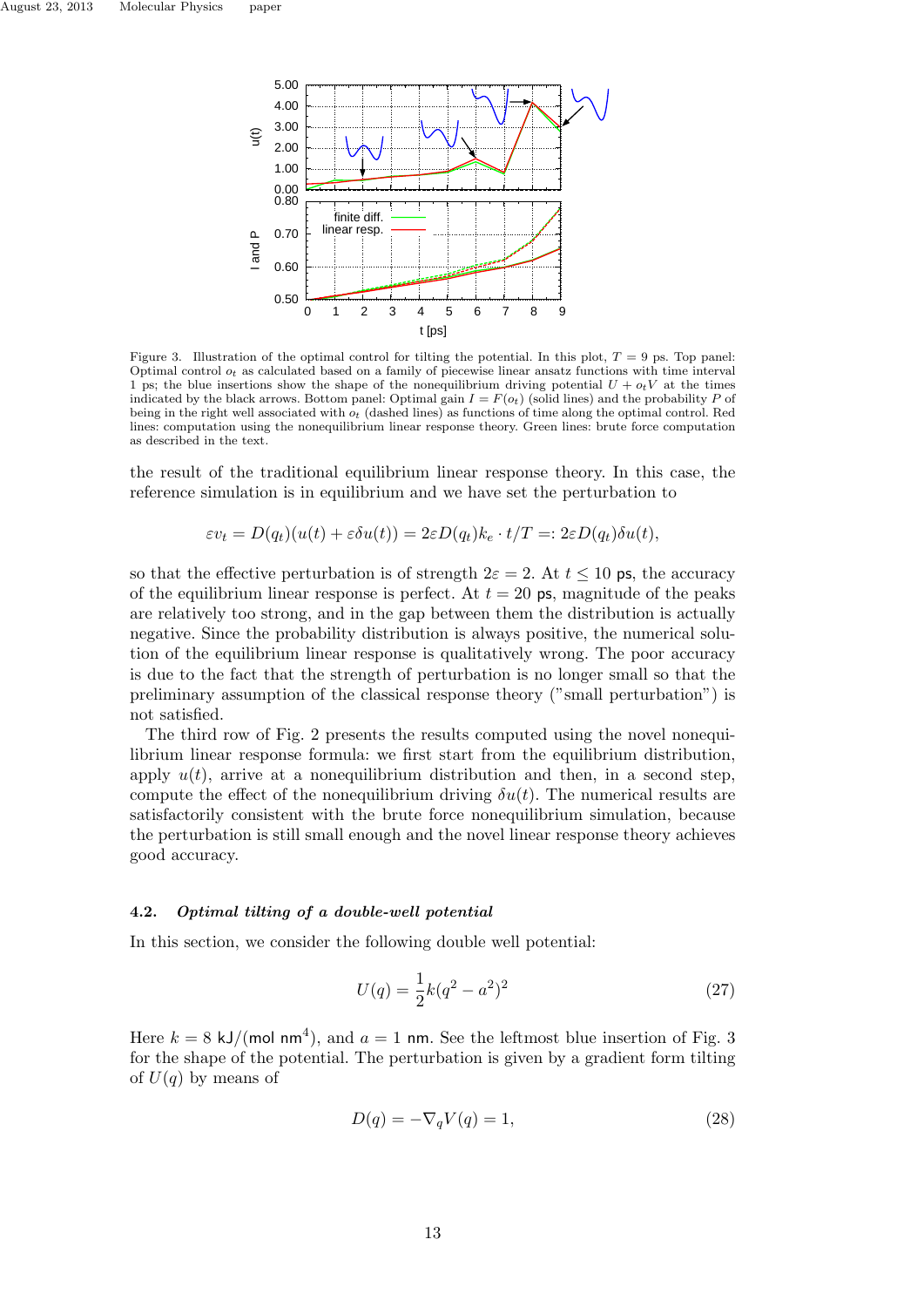with  $V(q) = -q$ . Starting from a fully equilibriated system, we want to optimally design the tilting such that the probability of being in the right well is as high as possible at the end time of the process under a constraint on the energy used for the control in the sense of the following optimal forcing problem:

$$
I = \max_{u \in U_L} I(u), \quad I(u) = \mathbf{E} \left[ - \int_0^T \frac{1}{2} |u(s)|^2 dt + g(q_T) \right],
$$

with  $g(q_T) = \chi_{[a-\delta,a+\delta]}(q_T)/\eta$  representing the probability of the end point of the trajectory,  $q_T$ , being in the right well ( $\chi_I$  denotes the indicator function of the interval *I*) with  $\eta$  being a weighting constant,  $\mathcal{U}_L$  denoting the space of function that are piecewise linear on  $[0, T]$  in uniform intervals of length 1 ps. Then

$$
\mathbf{P}[q_T \in [a - \delta, a + \delta]] = \eta \mathbf{E}[g(q_T)]
$$

is the probability of being in the right well at time *T*. It is therefore convenient to scale the cost functional according to  $I \mapsto nI$  and redefine *I* as follows:

$$
I(u) = \mathbf{P}[q_T \in [a - \delta, a + \delta]] - \frac{\eta}{2} \int_0^T |u(s)|^2 ds.
$$

It is clear that for an unbiased double-well, the probability to be in the right well at any time *T* is 0.5 if we choose  $\rho_{\infty}$  to be the initial distribution. The remaining integral term in *I* denotes the "cost" of the control and  $\eta$  indicates the relative magnitude of this cost.

In our numerical tests for the optimal control problem, the Langevin dynamics Eq. (18) is discretized by the Euler scheme with a time step of 10*−*<sup>3</sup> ps. The initial distribution is set to be the equilibrium distribution  $\rho_{\infty} \propto \exp(-\beta H)$  of the unperturbed system. Therefore, an equilibrium simulation of  $10^6$  ps is firstly performed (with the same numerical scheme and time step), and configurations are saved every 10  $\text{ps}$  (in total  $10^5$  configurations) along the trajectory. Then by using these configurations as initial configurations,  $10<sup>5</sup>$  nonequilibrium trajectories are integrated until 9 ps, while at the same time the nonequilibrium responses are calculated and then averaged to estimate the ensemble average on the r.h.s of Eq. (22). The statistical uncertainty of this estimate varies by each step of iteration, but is roughly 7 *×* 10*−*<sup>4</sup> . The statistical uncertainty for the optimization target *I* is roughly  $1 \times 10^{-3}$ .

Fig. 3 presents the numerical results for  $\eta = 0.01$ . Starting from an initial guess of a linearly interpolated control between  $u_0 = 0$  and  $u_T = 1$ , the gradient search (21) uses a constant  $\tau_n = 30$  and converges at the 22nd step, when the maximum increment of the control coefficient  $\max_k |\delta a_k^{(n)}|$  is smaller than 0.02, the termination threshold. The magnitude of the optimal control

$$
o(\cdot) = \operatorname*{argmax}_{u \in \mathcal{U}_L} I(u)
$$

is presented in the upper panel of Fig. 3, with blue insertions showing the shape of the time-dependent optimal control potential  $U(q) + o(t)V(q)$  (optimally tilted double-well potential). The maximum *I* and the corresponding optimal probability to end up in the right well are given as functions of time in the lower plot by the solid and dashed lines, respectively. The red lines in the figure are produced by the nonequilibrium linear response theory developed in this work, i.e., using (22), and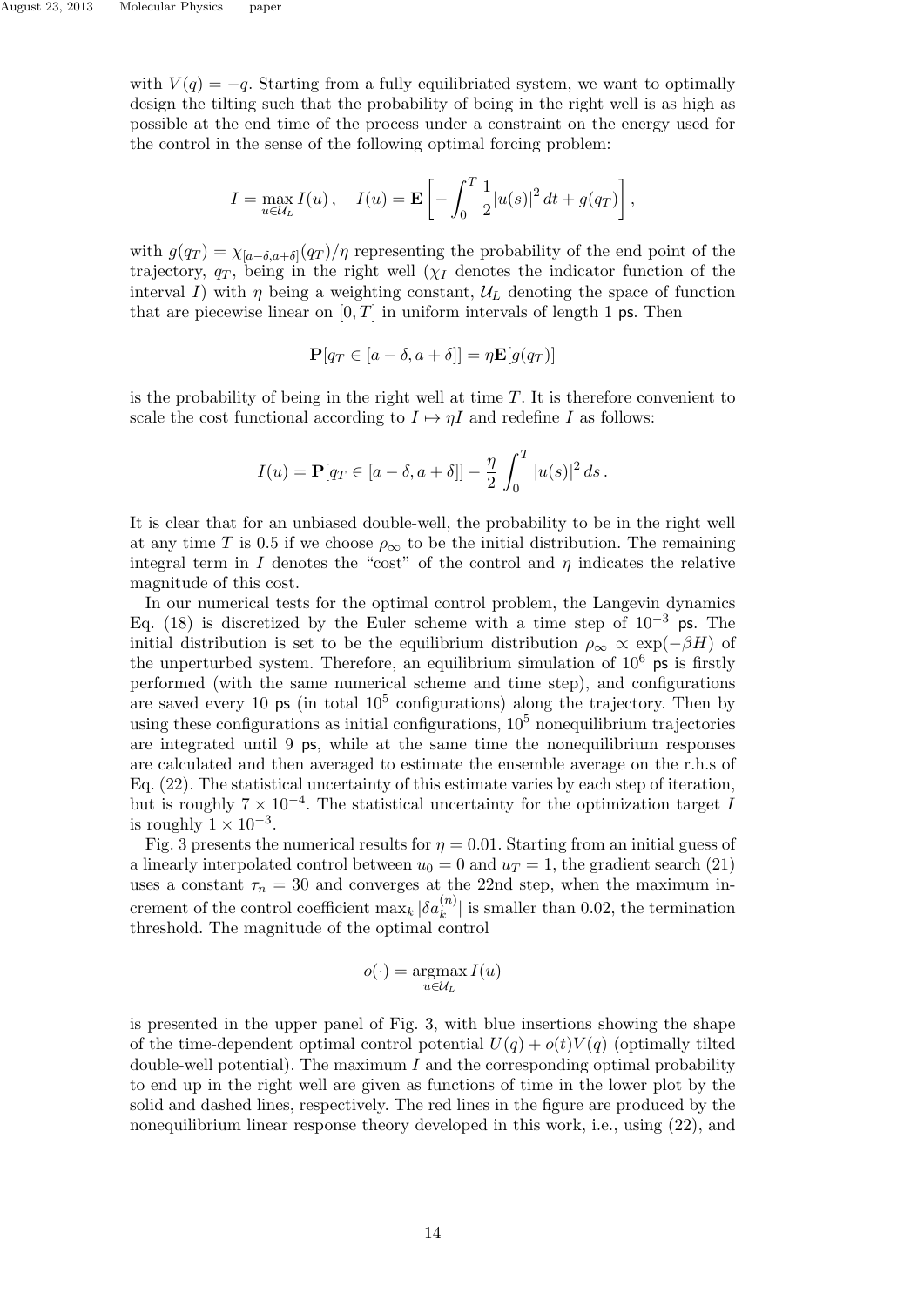the green lines represent the brute force reference simulations that has been performed as follows: The optimal control from  $\mathcal{U}_L$  is calculated by a gradient descent based optimization method in which the gradient of the functional with respect to the control is computed by numerical differentiation (central finite differences) at each step. The good agreement between the red and green lines demonstrates that the linear response theory computes the gradient correctly. Note that in order to calculate the gradient by the finite difference scheme, one needs to do 2*K* nonequilibrium simulations (where *K* is the dimension of  $U_L$ ; here  $K = 10$ ). In contrast, the nonequilibrium response theory only needs one nonequilibrium simulation.

When  $t < 8$  ps, the magnitude of the control is still small. Near the end time *T*, the magnitude of the control firstly quickly goes up, and then falls down a little bit. This implies some interesting information. If the system were able to immediately relax to its equilibrium state (sometimes called quasi-equilibrium), the population in the right well (dashed lines in Fig. 3) would immediately go down, as the control decreases. The fact that this does not happen, indicates that the speed of changing the control is relatively fast compared to the time scale of quasi-equilibration of the system, so the system does not have enough time to fully relax. Therefore, the observed phenomenon is truly nonequilibrium, and our nonequilibrium linear response theory is a tool that facilitates the investigation of this optimal forcing problem in the nonequilibrium setting. The fact that the optimal control is decreasing at the end of the interval is understandable since the population in the right well needs time to be build and increasing the control until  $t = T$  would be a waste of control without leading to a significant population gain.

#### **5. Conclusions and Remarks**

We derived the first and second order response formulas for nonequilibrium molecular dynamics (driven Langevin dynamics), which is a generalization of the standard finite-time equilibrium linear response theory. The novel nonequilibrium response theory does not rely on any reversibility or stationarity assumption on the dynamics. We validated the formula in numerical experiments in comparison to brute-force nonequilibrium simulations. There, we demonstrated that the nonequilibrium linear response formula allows to extend the algorithmic use of linear response theory to significantly stronger perturbations of the system since it permits intermediate drivings, with which the effective perturbations still lie in the linear range.

By means of this theory we outlined how to use linear response theory for the computation of optimal controls in molecular dynamics where one desires to find the optimal perturbation/control that maximizes a target functional, that is, a certain expectation value (like the population of a certain region of state space) under a constraint on the energy used in the perturbation. Application of our nonequilibrium theory allows to compute the gradient of the target functional by computing expectation values *only* for the dynamics at hand which permits efficient application of standard optimization techniques. We illustrated this technique in application to a simple test case and validated it in comparison to brute force optimization.

### **References**

- [1] U.M.B. Marconi, A. Puglisi, L. Rondoni and A. Vulpiani, Phys. Rep. **461** (4-6), 111 (2008).
- [2] D. Ruelle, Nonlinearity **22**, 855 (2009).
- [3] M. Hairer and A.J. Majda, Nonlinearity **23** (4), 909 (2010).